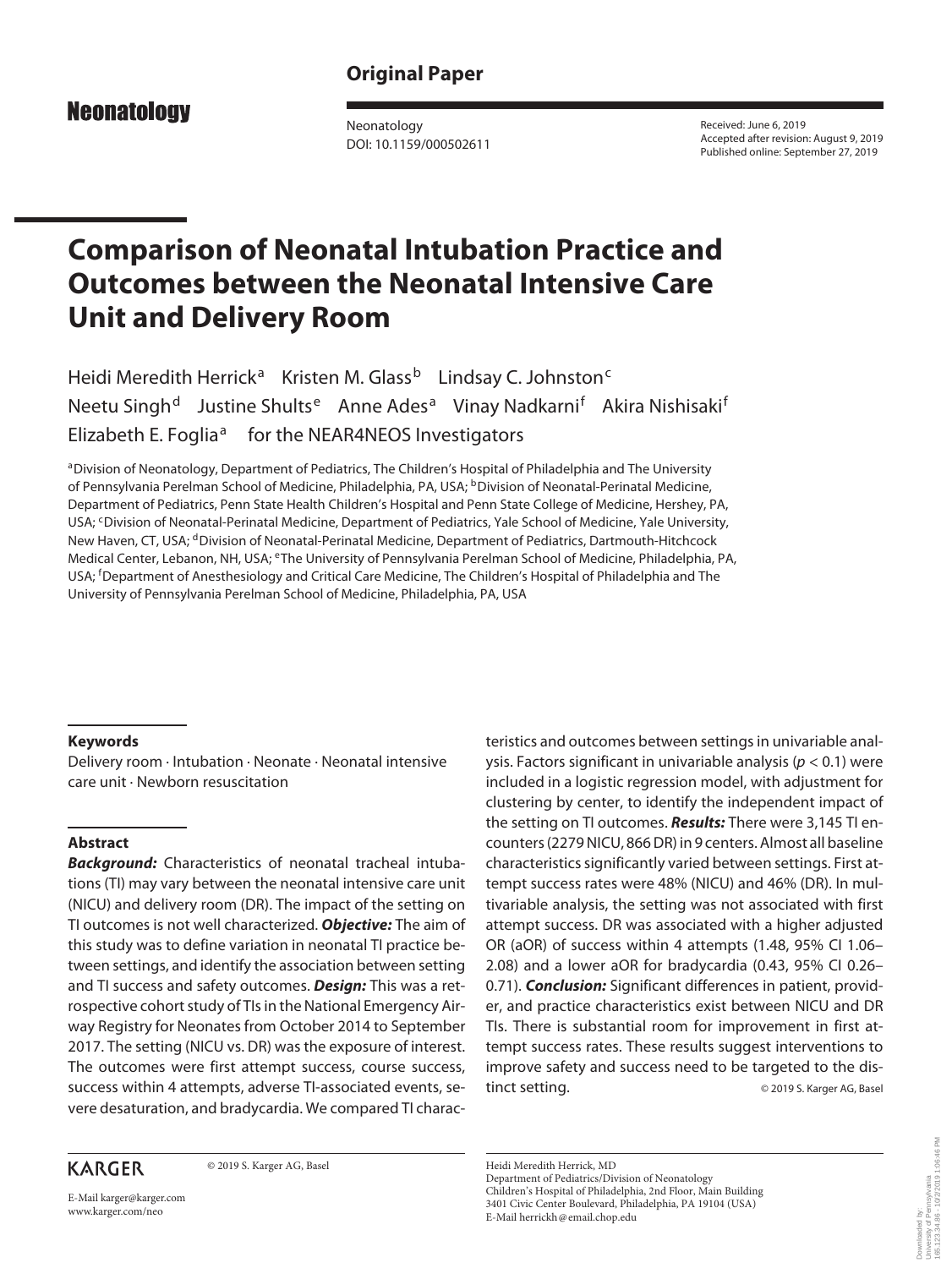#### **Introduction**

Neonatal tracheal intubation (TI) is a high-risk, lifesaving procedure performed in both neonatal intensive care units (NICU) and delivery rooms (DR). While the DR and the NICU are both designed for neonatal care, they are distinct environments that serve complimentary but distinct purposes. DR care focuses on supporting the immediate transition of neonates from fetal life to extrauterine life. It is an environment where acute resuscitation and intubation are anticipated and expected. In contrast, NICU care goals extend beyond stabilization to include growth and development. In this environment, acute resuscitative intubations are less expected. Additionally, these environments often differ in terms of available personnel and equipment. Despite these differences, previous studies have not distinguished TIs in the NICU from TIs in the DR in analysis [1–3], or have examined TIs in only one setting [4–6].

Prior studies have shown that the training level of the airway provider, pre-medication, and video laryngoscopes (VL) are associated with improved safety and success in neonatal TIs [3, 6–9]. However, characteristics associated with success and safety may vary between the NICU and DR, and the impact of setting on neonatal TI practice and outcomes is not well characterized. Our study objectives were to define variation in neonatal TI practice between the DR and NICU settings and to identify any association between setting and neonatal TI success and safety outcomes.

#### **Methods**

#### *Setting and Design*

This was a retrospective cohort study using prospectively collected data in the international multicenter NEAR4NEOs registry. NEAR4NEOs is an airway registry that includes academic centers in North America, Asia, Australia, and Europe. We included sites that contributed ≥20 intubations in both the NICU and DR from the registry inception in October 2014 through December 2017. The NEAR4NEOs database was granted Institutional Review Board approval or was deemed quality improvement exempt from Institutional Review Board oversight at all centers.

We included all TI encounters performed by NICU providers via an oral or nasal approach. NICU providers included neonatal attendings, neonatal fellows, pediatric residents, nurse practitioners, physician's assistants, hospitalists, and respiratory therapists. Exclusion criteria included intubations performed by non-NICU providers (surgeons, otolaryngologists, and anesthesiologists), change of tube intubations, non-invasive surfactant administration via catheter, intubations using a device other than a conventional laryngoscope or VL, tracheostomy placement, and laryngeal mask airway placement. Change of tube intubations were excluded as the procedure is inherently different from primary intubations. Only the first course (defined below) of each encounter was analyzed.

#### *Exposure*

The exposure of interest was the TI setting, i.e., NICU versus DR.

#### *Outcomes*

The primary outcome was first attempt success. Secondary outcomes were course success, success by 4 attempts, the number of attempts, adverse TI-associated events (TIAEs), severe oxygen desaturation, and bradycardia.

#### *NEAR4NEOs Definitions*

Operational definitions were consistent with NEAR4NEOs as previously described [7]. A course refers to one method or approach to airway management, including premedication. An attempt is defined as a single advanced airway maneuver beginning with insertion of a device (i.e., laryngoscope) and ending when the laryngoscope is removed or advanced airway is placed. Multiple attempts can be made by different providers within the same course. However, if the device, approach (oral vs. nasal), or premedication regimen is changed, this signifies a new course. The device was documented as VL if a VL was used regardless of indirect or direct view. Pre-medications were classified as sedatives and paralytics.

Successful airway management was defined as endotracheal tube placement in the trachea confirmed by chest rise, auscultation, supervising provider's indirect confirmation on video screen (if using VL), second independent laryngoscopy, carbon dioxide detection, and/or chest radiograph. First attempt success was defined as successful intubation on the first attempt by the first provider. Course success was defined as successful intubation by any provider on any attempt within the first course. We also analyzed success within 4 attempts within the first course. The number of attempts was defined as the number of attempts for the entire course regardless of course success.

Safety outcomes included adverse TIAEs, severe desaturation, and bradycardia. TIAEs were categorized as severe and non-severe as previously described [7]. As per the definition of NEAR4NEOs, physiologic measures are reported separately from TIAEs. Severe desaturations were defined as ≥20% decrease in oxygen saturation from the highest level immediately before the first attempt of the course and the lowest measured  $SpO<sub>2</sub>$  during the course. Severe oxygen desaturation was only reported for TIs with available  $SpO<sub>2</sub>$ . Bradycardia was defined as the lowest heart rate (HR) <100 beats per minute (bpm) if the highest HR immediately before the first intubation attempt of the course was ≥120 bpm. Bradycardia was only reported for TIs with available HR data and an initial HR ≥120 bpm.

#### *Statistical Analysis*

All analyses were conducted using Stata 15.0 (Stata Corp, College Station, TX, USA). We used univariable analysis to compare patient, provider, practice characteristics, and outcomes between settings using a  $\chi^2$  test or Fischer's exact test for categorical variables and Wilcoxon rank-sum test for non-parametric variables. To identify the independent effect of setting on primary and secondary outcomes, we developed a generalized estimating equation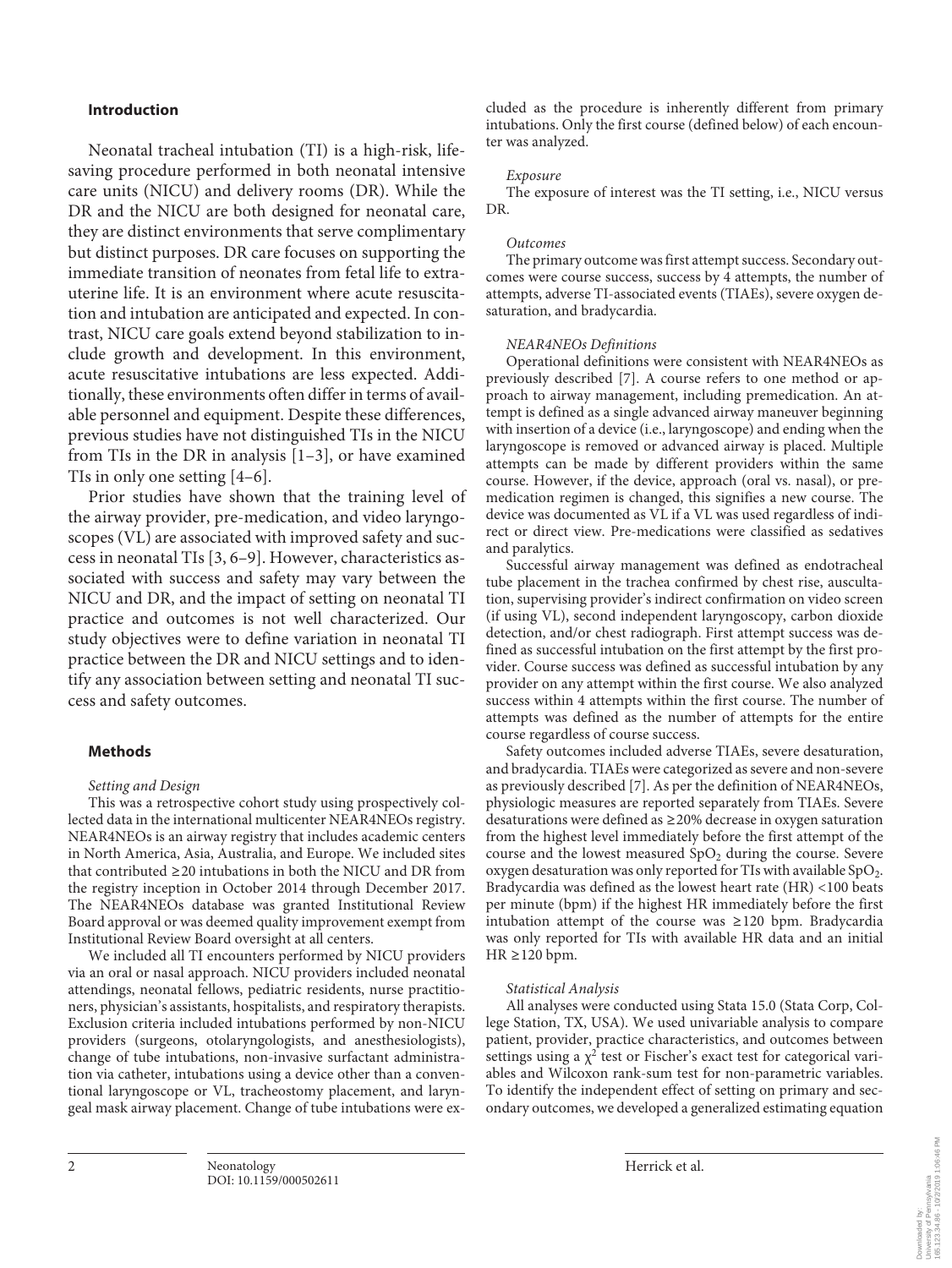

**Fig. 1.** Flow diagram.

model with adjustment to the standard errors for clustering by center. Characteristics that differed between settings in univariable analysis with  $p < 0.1$  were included as covariates in the model. Given the extent of overlap between patient diagnosis and indication for intubation, only indication was included in the multivariable analysis, consistent with prior publications [7, 8]. We only adjusted for current patient weight given the anticipated collinearity between gestational age at birth and weight. We also only adjusted for first airway provider in our analysis.

We preformed 2 post hoc sensitivity analyses. The first sensitivity analysis excluded TIs from one large quaternary referral center with a specialized delivery service for neonates with congenital anomalies, as this setting may not be representative of a traditional perinatal delivery hospital. The second sensitivity analysis examined only NICU TIs for neonates ≤1 day old in order to create a NICU cohort that was more similar in terms of postnatal age to the DR cohort.

#### **Results**

There were 9 centers that contributed  $\geq 20$  TIs in both the NICU and the DR during the study period with a total of 3,145 eligible TIs: 2,279 in the NICU and 866 in the DR (Fig. 1). Most patient characteristics were significantly different between settings (Table 1). Acute respiratory failure was the most common diagnosis in both the NICU and DR.

Almost all provider and practice characteristics were significantly different between settings (Table 2). Nurse practitioners/physician's assistants/hospitalist providers were the most frequent first airway providers in the NICU (45%), while fellows were the most frequent first airway providers in the DR (50%). Online supplementary Figure 1 (for all online suppl. material, see www. karger.com/doi/10.1159/000502611) demonstrates airway providers for each of the first 4 attempts. Most intubations were performed with a conventional laryngoscope, but VL was used more frequently in the NICU than DR (23 vs. 12%, *p* < 0.001). The use of sedatives and paralytics was more common in the NICU than DR.

The first attempt was successful in <50% of intubations in both the NICU and DR, and this did not differ between settings in univariable analysis (Table 3). Course success did not differ between settings; however, success within 4 attempts was less common in the NICU than DR (90 vs. 93%,  $p = 0.01$ ). There was no difference in median number of attempts or rates of TIAEs between settings. TIAEs occurred in 20% of NICU TIs and 19% of DR TIs, and severe TIAEs occurred in 5% of TIs in both settings. Types of TIAEs were similar between settings (online suppl. Table 1).

Oxygen saturation data were missing for 82 (4%) NICU TIs and 221 (26%) DR TIs. HR data were missing for 102 (4%) NICU TIs and 186 (21%) DR TIs. In univariable analysis, severe oxygen desaturation and bradycardia were more common during NICU TIs than DR TIs (53 vs. 34%, *p* < 0.001, and 29 vs. 20%, *p* < 0.001, respectively). However, the median pre-intubation oxygen saturation was higher in the NICU than the DR  $(100\%$  SpO<sub>2</sub>, IQR 95–100, vs. 86% SpO2, IQR 65–95%, *p* < 0.001; Fig. 2a). Median pre-intubation HR was also higher in the NICU

Downloaded by:<br>University of Pennsylvania<br>165.123.34.86 - 10/2/2019 1:06:46 PM 165.123.34.86 - 10/2/2019 1:06:46 PMUniversity of Pennsylvania Downloaded by:

Neonatal Intubation: NICU versus DR Neonatology Neonatology 3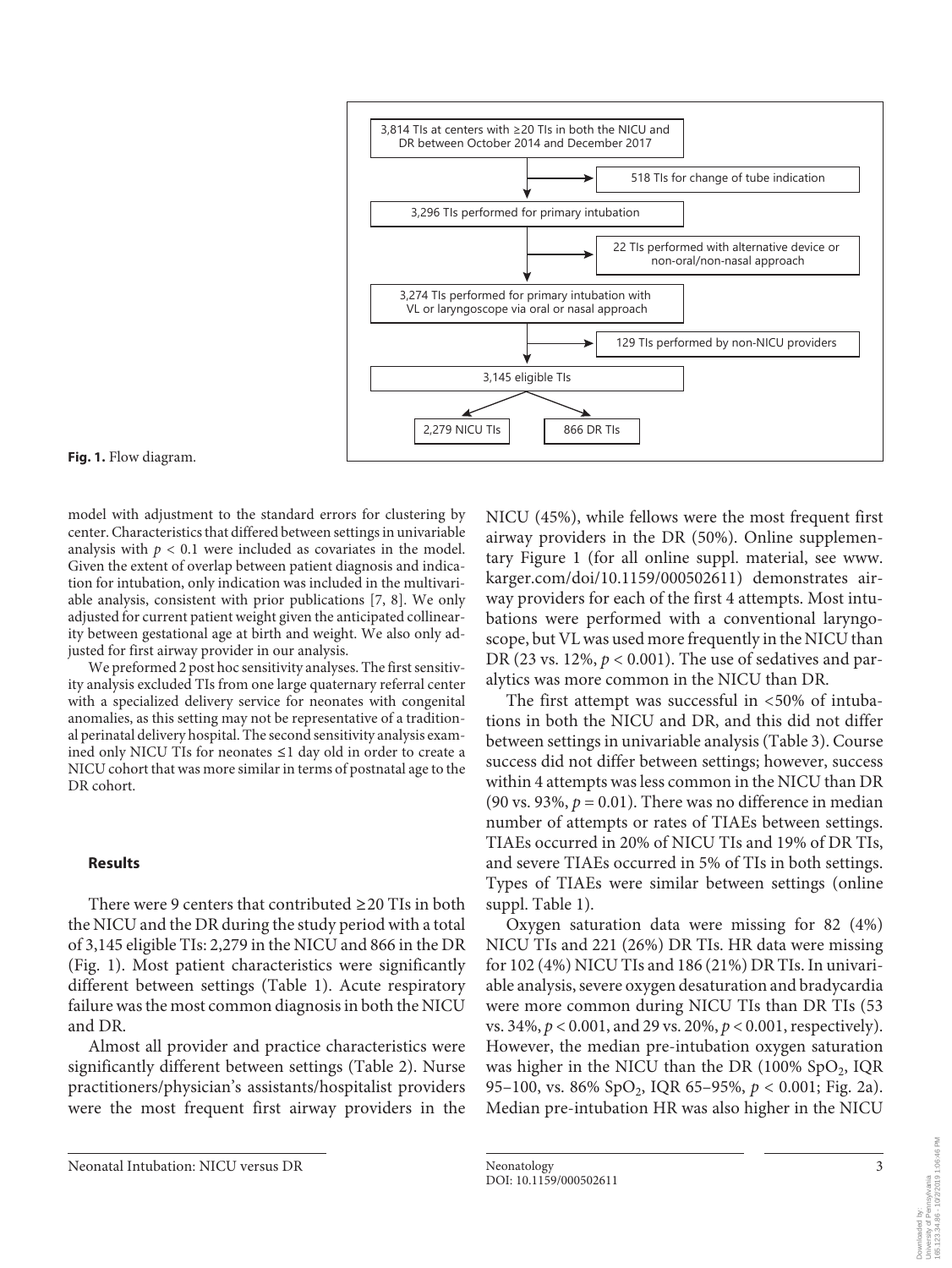|                                         | <b>NICU</b><br>$(n=2,279)$ | DR<br>$(n = 866)$  | p value |
|-----------------------------------------|----------------------------|--------------------|---------|
| Weight at intubation, g                 | $1,650(950-2,947)$         | $1,244(770-2,700)$ | < 0.001 |
| GA at birth, weeks                      | $28(25-34)$                | $29(26-36)$        | < 0.001 |
| Postnatal age, days                     | $10(1-47)$                 | n.a.               | n.a.    |
| Diagnosis <sup>1</sup>                  |                            |                    |         |
| Acute respiratory failure               | 1,415(62.1)                | 647 (74.7)         | < 0.001 |
| Congenital anomaly requiring surgery    | 146(6.4)                   | 149 (17.2)         | < 0.001 |
| Congenital heart disease                | 136(6.0)                   | 83 (9.6)           | < 0.001 |
| Neurologic impairment                   | 149(6.5)                   | 21(2.4)            | < 0.001 |
| Sepsis                                  | 144(6.3)                   | 14(1.6)            | < 0.001 |
| Airway and/or craniofacial anomaly      | 114(5.0)                   | 21(2.4)            | 0.001   |
| Chronic respiratory failure             | 516 (22.6)                 | 2(0.2)             | < 0.001 |
| Indication <sup>1</sup>                 |                            |                    |         |
| Ventilation failure                     | 811 (35.6)                 | 109(12.6)          | < 0.001 |
| Oxygen failure                          | 692 (30.4)                 | 180(20.8)          | < 0.001 |
| Surfactant administration               | 508 (22.3)                 | 291(33.6)          | < 0.001 |
| Frequent apnea and bradycardia events   | 450 (19.7)                 | 41(4.7)            | < 0.001 |
| Reintubation after unplanned extubation | 283 (12.4)                 | 5(0.6)             | < 0.001 |
| Procedure                               | 232 (10.2)                 | 2(0.2)             | < 0.001 |
| Other                                   | 106(4.7)                   | 6(0.7)             | < 0.001 |
| Upper airway obstruction                | 92(4.0)                    | 4(0.5)             | < 0.001 |
| Unstable hemodynamics                   | 49(2.2)                    | 21(2.4)            | 0.64    |
| DR, clinical indication                 | n.a.                       | 601(69.4)          | n.a.    |
| DR, routine practice for diagnosis $2$  | n.a.                       | 123 (14.2)         | n.a.    |

**Table 1.** Patient characteristics of neonatal intubations by setting

Data are presented as the median (IQR) or *n* (%). NICU, neonatal intensive care unit; DR, delivery room; GA, gestation age; IQR, interquartile range; N/A, not applicable. <sup>1</sup>

<sup>1</sup> More than 1 indication could be selected for a given encounter. Diagnosis and indications occurring in <1% of the population not reported. 2

 $2$  TI based on a specific diagnosis, that is, certain hospitals may intubate all neonates below a certain GA or all neonates with a certain diagnosis, such as congenital diaphragmatic hernia.

than the DR (165 bpm, IQR 150—182, vs. 140 bpm, IQR 100–160, *p* <0.001; Fig. 2b).

In multivariable analysis (Table 4), there was no difference in first attempt success or course success between settings. DR setting was associated with a higher adjusted OR (aOR) of success within 4 attempts (1.48, 95% CI 1.06–2.08) and a lower aOR of bradycardia (0.43, 95% CI 0.26–0.71). The setting was not associated with a difference in the odds of severe desaturation or TIAEs.

Our first sensitivity analysis excluding 940 TIs (712 NICU and 228 DR) from a large quaternary referral center showed no change in associations in univariable analysis. In multivariable analysis, while the DR remained associated with increased aOR of success within 4 attempts and decreased aOR of bradycardia, it was also associated with a decreased aOR of course success (0.44, 95% CI 0.26–0.74, online suppl. Table 2). Our second sensitivity analysis examining only TIs performed in neonates ≤1 day old included 1,555 TIs (689 NICU and 866 DR). In multivariable analysis, DR remained associated with a higher aOR of success within 4 attempts (1.60, 95% CI 1.12–2.30) but the setting was no longer associated with a difference in bradycardia (online suppl. Table 3).

#### **Discussion**

This retrospective cohort study examined neonatal TI practice variation between the NICU and the DR, and the effect of setting on TI success and safety. Significant differences were identified in almost all patient, provider, and practice characteristics of TIs between the NICU and DR. There was no difference in the primary outcome of first attempt success between settings. However, the DR setting was independently associated with increased odds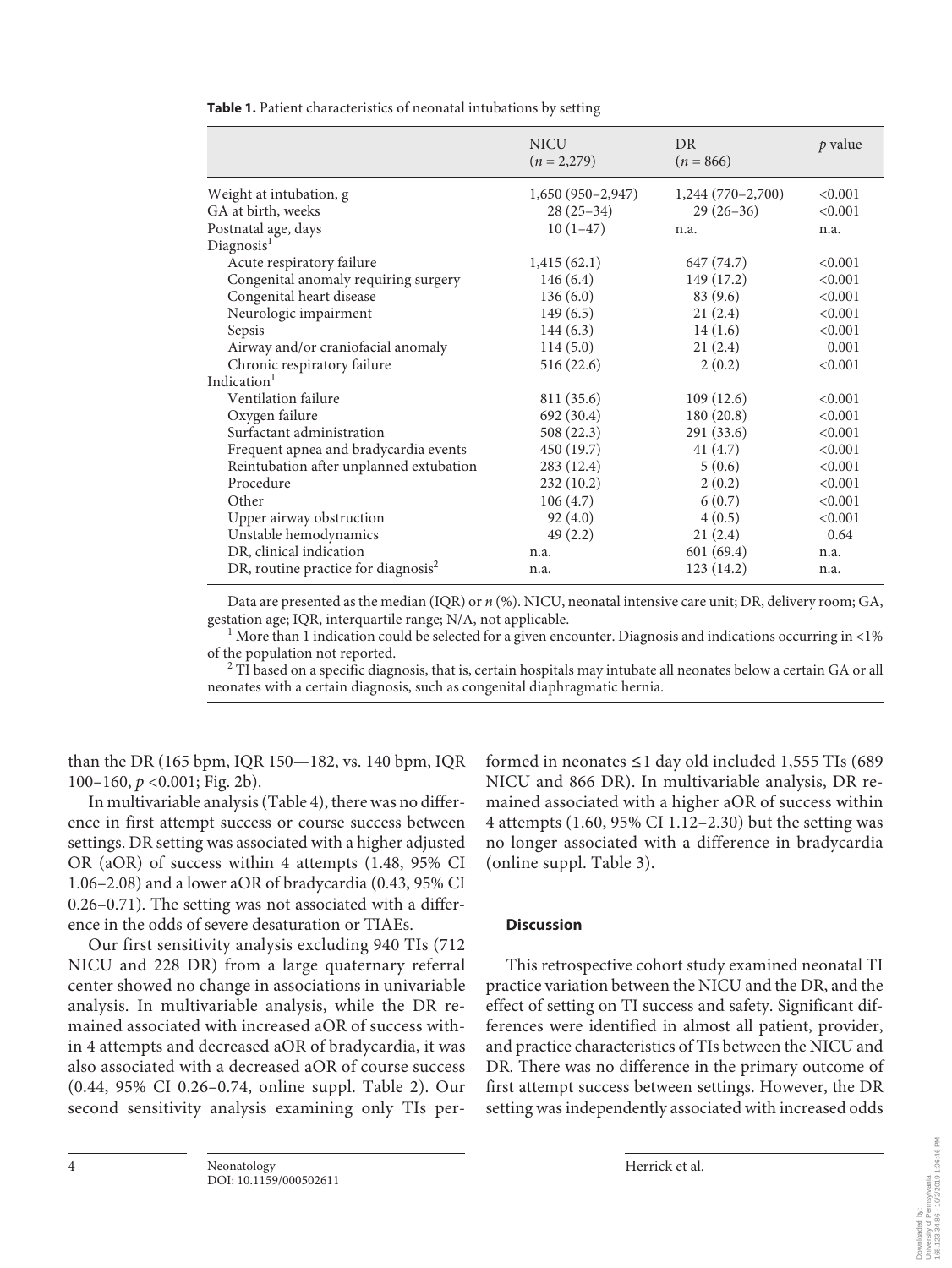

**Fig. 2. a** Box plot (median, IQR, and range) demonstrating the highest percentage oxygen saturation  $(SpO<sub>2</sub>)$  prior to the course and lowest documented level during the course. Reported only for patients with  $SpO<sub>2</sub>$  data available: NICU,  $n = 2,197$ ; DR,  $n = 645$ . The median difference in highest pre-intubation  $SpO<sub>2</sub>$  and lowest SpO2 was larger in the NICU than the DR (20%, IQR 8–40 vs. 12%,

of success within 4 attempts and lower odds of bradycardia during intubation.

To our knowledge, this is the first study to directly compare differences between neonatal TIs in the NICU and DR, and to examine the impact of setting on neonatal TIs. We found significant differences in almost all characteristics between settings, and these results were not attenuated in sensitivity analyses. Some of the provider variation may be explained by differences in staffing models between settings. Provider variation may also be explained by patient acuity as patients in the DR were smaller and had lower pre-intubation median HR and  $SpO<sub>2</sub>$  (140 vs. 165 bpm and 86 vs. 100%). Prior studies have shown increased TI success rates with an increased level of provider training [3, 7, 8], which may explain why residents were less frequently first airway providers in the DR for these higher acuity patients.

The reduced rates of video laryngoscopy and pre-medication in the DR may partly be explained by feasibility. Patient size and availability of equipment may have been limiting factors in the usage of video laryngoscopy in the DR. Similarly, the need for emergent intubations and lack of IV access may limit the use of pre-medication in the DR setting. Furthermore, pre-medication is not recommended for depressed neonates who require intubation for resuscitation. Despite these constraints, there may be opportunities to increase the use of these 2 practices in the

prior to the course and lowest HR during the intubation course. Reported only for patients with HR data available: NICU,  $n =$ 2,177; DR, *n* = 680. Median difference in highest pre-intubation HR and lowest HR was larger in the NICU than the DR (26 bpm, IQR 10–70 vs. 20 bpm, IQR 5–40, *p* < 0.001).

IQR 5-23%,  $p < 0.001$ ). **b** Box plot demonstrating the highest HR

| tions by setting      |                              |                   |         |
|-----------------------|------------------------------|-------------------|---------|
|                       | <b>NICU</b><br>$(n = 2,279)$ | DR<br>$(n = 866)$ | p value |
| First airway provider |                              |                   | < 0.001 |
| NP/PA/hospitalist     | 1,026(45.0)                  | 350 (40.4)        |         |
| Neonatal fellow       | 724 (31.8)                   | 431 (49.8)        |         |
| Pediatric resident    | 321 (14.1)                   | 25(2.9)           |         |
| Neonatal attending    | 120(5.3)                     | 41(4.7)           |         |
| <b>RRT</b>            | 63(2.8)                      | 11(1.3)           |         |
| Other                 | 25(1.1)                      | 8(0.9)            |         |
| Device used           |                              |                   | < 0.001 |
| Laryngoscope          | 1,750 (76.8)                 | 760 (87.8)        |         |
| VI.                   | 529 (23.2)                   | 106(12.2)         |         |
| Approach              |                              |                   | < 0.001 |
| Oral                  | 2,205(96.8)                  | 861 (99.4)        |         |

|                  |  | <b>Table 2.</b> Provider and practice characteristics of neonatal intuba- |  |
|------------------|--|---------------------------------------------------------------------------|--|
| tions by setting |  |                                                                           |  |

| NP/PA/hospitalist          | 1,026 (45.0) | 350 (40.4) |         |
|----------------------------|--------------|------------|---------|
| Neonatal fellow            | 724 (31.8)   | 431 (49.8) |         |
| Pediatric resident         | 321 (14.1)   | 25(2.9)    |         |
| Neonatal attending         | 120(5.3)     | 41(4.7)    |         |
| <b>RRT</b>                 | 63(2.8)      | 11(1.3)    |         |
| Other                      | 25(1.1)      | 8(0.9)     |         |
| Device used                |              |            | < 0.001 |
| Laryngoscope               | 1,750 (76.8) | 760 (87.8) |         |
| VL.                        | 529 (23.2)   | 106(12.2)  |         |
| Approach                   |              |            | < 0.001 |
| Oral                       | 2,205(96.8)  | 861 (99.4) |         |
| <b>Nasal</b>               | 74 (3.2)     | 5(0.6)     |         |
| Stylet                     | 1,449 (63.7) | 626(72.5)  | < 0.001 |
| Premedication <sup>1</sup> |              |            | < 0.001 |
| No sedation or paralytic   | 866 (38.0)   | 774 (89.4) |         |
| Sedation plus paralytic    | 1,026(45.0)  | 71(8.2)    |         |
| Sedation only              | 382 (16.8)   | 20(2.3)    |         |
|                            |              |            |         |

Data are presented as *n* (%). NP, nurse practitioner; PA, physician assistant; RRT, registered respiratory therapist; VL, video laryngoscope.

 $<sup>1</sup>$  Paralysis alone in <1%.</sup>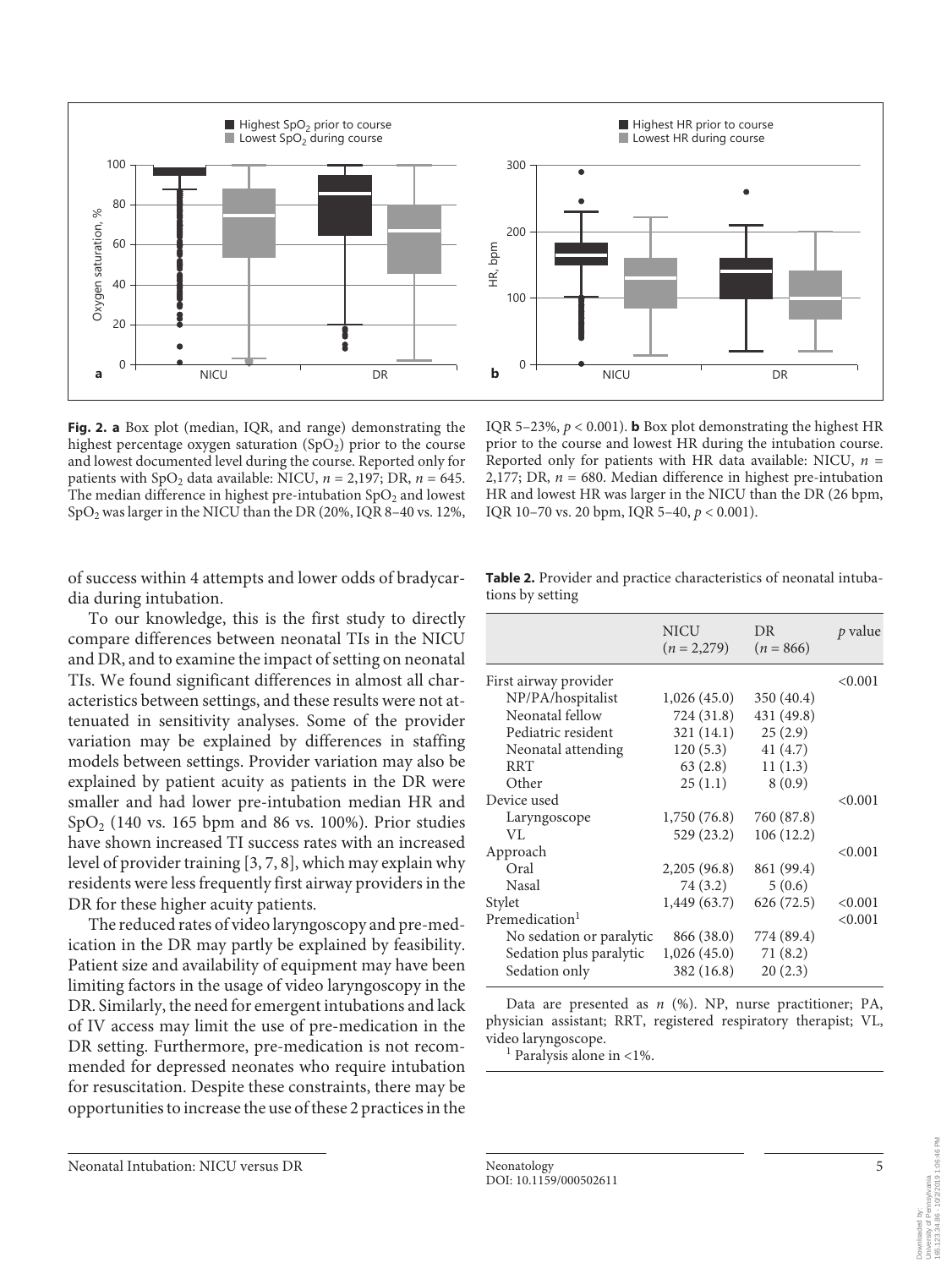| Table 3. Univariable analysis of intubation outcomes by setting |  |
|-----------------------------------------------------------------|--|
|-----------------------------------------------------------------|--|

|                                  | <b>NICU</b><br>$(n = 2,279)$ | DR<br>$(n = 866)$      | p value |
|----------------------------------|------------------------------|------------------------|---------|
| First attempt success            | 1,091(47.9)                  | 402(46.4)              | 0.47    |
| Course success                   | 2,183(95.8)                  | 826 (95.4)             | 0.62    |
| Success within 4 attempts        | 2,045(89.7)                  | 805(93.0)              | 0.01    |
| Number of attempts               | $2(1-3)$                     | $2(1-2)$               | 0.46    |
| Any TIAE                         | 449 (19.7)                   | 165(19.1)              | 0.68    |
| Severe TIAE <sup>1</sup>         | 114(5.0)                     | 40(4.6)                | 0.66    |
| Severe desaturation <sup>2</sup> | 1,154 (52.5) $[n = 2,197]$   | 222 (34.4) $[n = 645]$ | < 0.001 |
| Bradycardia <sup>3</sup>         | 601 (29.1) $[n = 2,063]$     | 94 (20.2) $[n = 465]$  | < 0.001 |

Data are presented as *n* (%) or the median (IQR). TIAE, tracheal intubation-associated event.<br><sup>1</sup> Cardiac arrest, cardiac compressions <1 min, esophageal intubation with delayed recognition, emesis with aspiration, hypotension requiring treatment, laryngospasm, pneumothorax/pneumomediastinum, airway injury. 2 <sup>2</sup> Defined as ≥20% decrease, reported only for patients with SpO<sub>2</sub> data available.

<sup>3</sup> Defined as HR <100 bpm if starting HR ≥120 bpm, reported only for patients with HR data available.

**Table 4.** Multivariable analysis of intubation outcomes by setting

|                                                        | p value |
|--------------------------------------------------------|---------|
| DR compared to NICU<br>aOR (95% CI)                    |         |
| $1.01(0.79-1.28)$<br>First attempt success<br>0.94     |         |
| $0.75(0.34-1.63)$<br>Course success<br>0.47            |         |
| $1.48(1.06-2.08)$<br>Success within 4 attempts<br>0.02 |         |
| $0.77(0.59 - 1.00)$<br>Any TIAE<br>0.05                |         |
| $0.72(0.49 - 1.05)$<br>Severe TIAE<br>0.08             |         |
| $0.60(0.35-1.03)$<br>Severe desaturation<br>0.06       |         |
| $0.43(0.26 - 0.71)$<br>Bradycardia<br>0.001            |         |

After adjustment for weight at intubation, stylet, approach, device, pre-medication, indication, provider, and clustering by center. aOR, adjusted OR; TIAE, tracheal intubation-associated event.

DR as appropriate, as they have been shown to improve safety and success [3, 6–9].

We were unable to find comparable neonatal data describing the impact of setting on neonatal TI. There are, however, limited studies examining the impact of setting on pediatric TI practice and outcomes. Similar to our findings, authors have reported significant variation in patient, practice, and provider characteristics of pediatric intubations by setting [10, 11]. Gradidge et al. [11] examined the impact of type of ICU (cardiac vs. non-cardiac) on safety of pediatric TIs in children with cardiac disease. They found significant differences in patient, provider, and practice characteristics between settings with similar safety outcomes. Langhan et al. [10] found a significant

difference in waveform capnography use between pediatric ICUs and emergency departments.

Despite differences in almost all TI characteristics, there was no significant difference in first attempt success or overall course success between the NICU and DR. However, the DR was associated with a higher aOR of success within 4 attempts. We hypothesize that this may in part be due to the fact that airway management was escalated more frequently to an attending provider by the fourth attempt in the DR, likely because patients in the DR tended to have less stable physiology with lower median starting oxygen saturations and HR. In our sensitivity analysis excluding a large quaternary referral center, DR was associated with a lower aOR of course success but continued to be associated with an increased aOR of success within 4 attempts. Given that the absolute rates of course success were high in both settings (95–96%), this may represent a statistically significant difference that is not clinically relevant.

We found that the DR setting was associated with a lower aOR of bradycardia. We speculate this may have been influenced by both the missingness of data and the study definition: HR <100 bpm if pre-intubation HR was ≥120 bpm. Relatively more neonates in the DR were missing HR data (21 vs. 4%) or had pre-intubation HR <120 (25 vs. 5%), resulting in the exclusion of significantly more TIs in the DR (46 vs. 9.5%) for bradycardia analysis. It is possible we may not have seen this difference had these infants been included. Additionally, in the sensitivity analysis restricted to neonates ≤1 day old, the setting was no longer independently associated with bradycardia.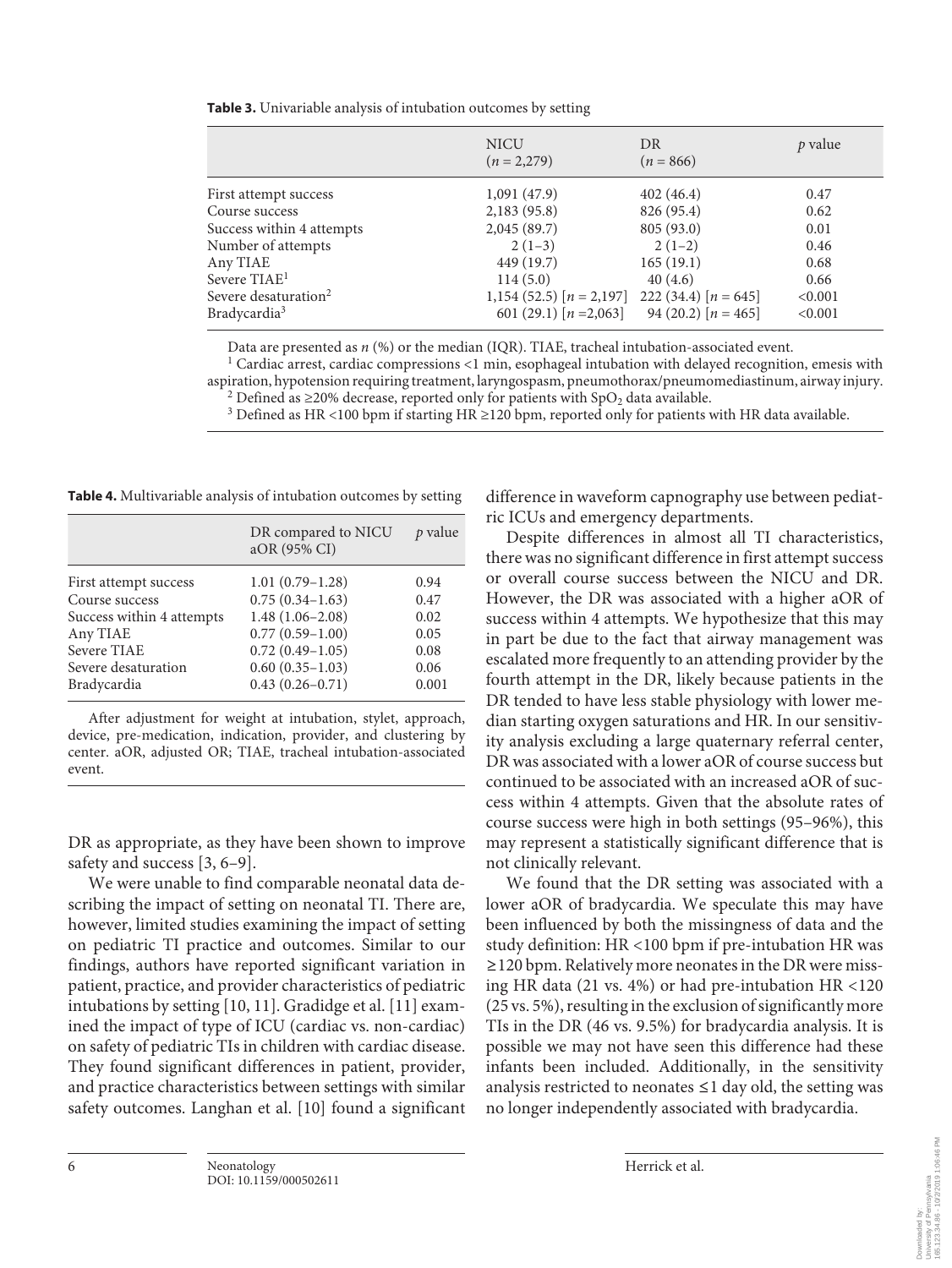Success and safety outcomes remain suboptimal in both settings with first attempt success rates <50% and TIAE rates of 19–20%. Our first attempt and overall success rates are similar to those reported in smaller studies [4, 12–14]. However, comprehensive data about TIAEs are relatively underreported outside of the NEAR4NEOs registry [13, 14]. The rate of adverse events in this study was lower than the rate reported by Hatch et al. [13], which was 39% for 273 TIs. This is likely to be due to a difference in definitions of adverse events, as they included physiologic outcomes (bradycardia <60 bpm, and hypoxemia <60%) as adverse events, while NEAR4NEOs reports these separately. Our results emphasize the continued need for improvement with this high-risk procedure. Additionally, the significant differences in almost all characteristics between settings suggest interventions to improve safety and success need to be targeted to the distinct setting.

The limitations of this study should be acknowledged. NEAR4NEOs data are collected via self-report. Each site underwent extensive training prior to the initiation of data collection, but the possibility of reporting bias remains. Compared to the NICU, the DR was missing large amounts of physiologic data, which could have biased our results as it likely excluded the most physiologically unstable patients from analysis. NEAR4NEOs data also do not capture the timing of intubation-related interventions, which may impact neonatal outcomes. Additionally, NEAR4NEOs safety outcomes are proximal, and the data set does not include long-term outcome data. Lastly, the centers in this study are academic centers, and these patients and results may not be representative of community level NICUs.

#### **Conclusion**

Significant differences in patient, provider, and practice characteristics exist between TI performed in the NICU and DR, suggesting that TIs performed in these 2

settings should be considered as 2 separate entities. These results suggest interventions to improve safety and success need to be targeted to the distinct setting.

#### **Statement of Ethics**

The Children's Hospital of Philadelphia served as the reviewing IRB for this multicenter study (IRB No. 09-007253). Additionally, NEAR4NEOs database was granted Institutional Review Board approval or was deemed quality improvement exempt from Institutional Review Board oversight at each individual center. All sites granted a wavier of informed parental consent for data collection and analysis.

#### **Disclosure Statement**

The authors have no conflicts of interest to declare.

#### **Funding Sources**

This project was supported by the National Institutes of Child Health and Human Development (NICHD; R21HD089151- 01A1). A.N. is supported by the NICHD (R21HD089151-01A1). E.F. is supported by an NICHD Career Development Award (K23HD084727). H.H. is supported by an NICHD Training Grant (T32HD060550-09). V.N. is supported by the Children's Hospital of Philadelphia Pediatric Critical Care Endowed Chair.

#### **Author Contributions**

H.M.H. conceptualized and designed the study, analyzed the data, drafted the initial manuscript, and reviewed and revised the manuscript. A.A., K.M.G., L.C.J., and N.S. conceptualized and designed the study, coordinated and supervised data collection, interpreted the data, and critically reviewed and revised the manuscript. V.N., A.N., and J.S. conceptualized the study, designed the study collection instruments, interpreted the data, and critically reviewed the manuscript for important intellectual content. E.E.F. conceptualized and designed the study, analyzed the data, and critically reviewed the manuscript for important intellectual content. All authors approved the final manuscript as submitted and agree to be accountable for all aspects of the work.

- **References** 1 Falck AJ, Escobedo MB, Baillargeon JG, Villard LG, Gunkel JH. Proficiency of pediatric residents in performing neonatal endotracheal intubation. Pediatrics. 2003 Dec;112(6 Pt 1):1242–7.
	- 2 Leone TA, Rich W, Finer NN. Neonatal intubation: success of pediatric trainees. J Pediatr. 2005 May;146(5):638–41.
	- 3 O'Shea JE, Thio M, Kamlin CO, McGrory L, Wong C, John J, et al. Videolaryngoscopy to

teach neonatal intubation: a randomized trial. Pediatrics. 2015 Nov;136(5):912–9.

- 4 Lane B, Finer N, Rich W. Duration of intubation attempts during neonatal resuscitation. J Pediatr. 2004 Jul;145(1):67–70.
- 5 O'Donnell CP, Kamlin CO, Davis PG, Morley CJ. Endotracheal intubation attempts during neonatal resuscitation: success rates, duration, and adverse effects. Pediatrics. 2006 Jan; 117(1):e16–21.

Downloaded by:<br>University of Pennsylvania<br>165.123.34.86 - 10/2/2019 1:06:46 PM 165.123.34.86 - 10/2/2019 1:06:46 PMUniversity of Pennsylvania Downloaded by: